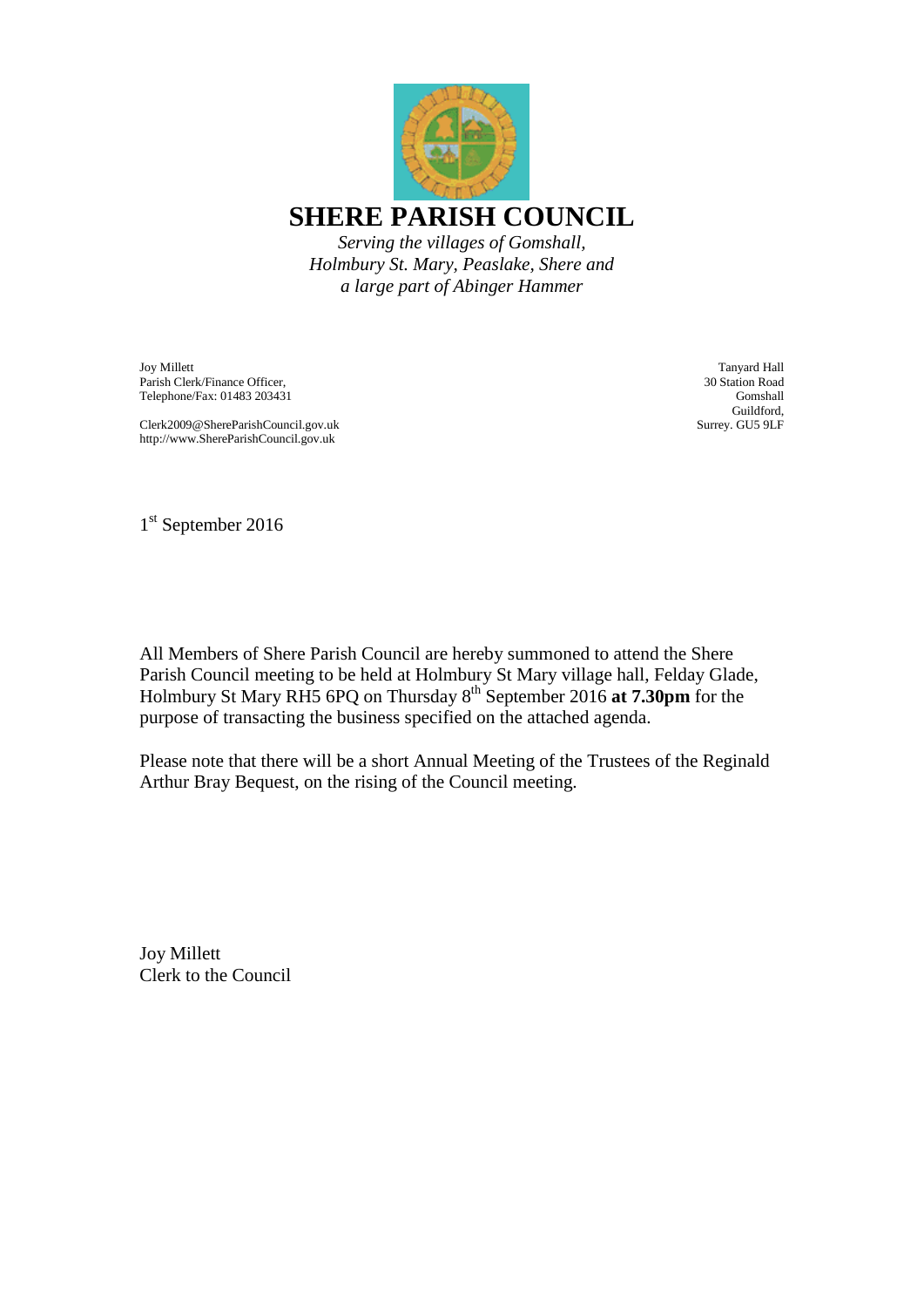

*Serving the villages of Gomshall, Holmbury St. Mary, Peaslake, Shere and a large part of Abinger Hammer*

**Joy Millett Parish Clerk/Finance Officer, Telephone/Fax: 01483 203431**

**Clerk2009@ShereParishCouncil.gov.uk http://www.ShereParishCouncil.gov.uk**

**Tanyard Hall 30 Station Road Gomshall Guildford, Surrey. GU5 9LF**

## **COUNCIL MEETING 7.30PM ON THURSDAY 8th SEPTEMBER 2016 HOLMBURY ST MARY VILLAGE HALL, FELDAY GLADE, HOLMBURY ST MARY RH5 6PQ AGENDA**

| Ref:  | Item:                                                                                        | Led by:     |
|-------|----------------------------------------------------------------------------------------------|-------------|
| 16/87 | To accept apologies and reasons for absence in accordance                                    | JM          |
|       | with the Local Government Act 1972, Schedule 12, para 40                                     |             |
| 16/88 | <b>Declaration of Disclosable Pecuniary Interests (DPIs) by</b>                              | All         |
|       | <b>Councillors</b> on any of the agenda items below in accordance                            | Councillors |
|       | with The Relevant Authorities (Disclosable Pecuniary                                         |             |
|       | Interests) Regulations 2012. (SI 2012 No. 1464)                                              |             |
| 16/89 | Register of Interests - to declare any amendments.                                           | All         |
|       | (Members are reminded that any amendments must also be                                       | Councillors |
|       | notified by Councillors in writing to the Monitoring Officer,                                |             |
|       | Guildford Borough Council, Millmead, Guildford. GU2 4BB).                                    |             |
| 16/90 | Declaration of gifts or hospitality over £25. Members are                                    | All         |
|       | reminded that once a declaration of gifts or hospitality has                                 | Councillors |
|       | been made then a new Form of Financial and Other                                             |             |
|       | Registerable Interests must be completed                                                     |             |
|       | <b>SHORT ADJOURNMENT TO ENABLE THE PUBLIC TO</b>                                             |             |
|       | <b>ADDRESS THE COUNCIL</b>                                                                   |             |
| 16/91 | Approval of the Minutes of the Council meeting held on                                       | JM          |
|       | $12^{th}$ July 2016                                                                          |             |
|       | <b>ITEMS FOR DECISION:</b>                                                                   |             |
| 16/92 | <b>Finance matters</b>                                                                       | JM/RD       |
|       | Approval of income and expenditure for the months<br>ended July and August 2016              |             |
|       | To note bank reconciliations for months ended July<br>$\bullet$<br>and August 2016           |             |
|       | To note income and expenditure against budget to end<br>$\bullet$<br>of August 2016          |             |
|       | To note grant applications put forward to Guildford<br>$\bullet$<br>Borough Council (GBC)    |             |
|       | To note the report of the internal auditor on the Parish<br>٠<br>Council's 2015/16 accounts. |             |